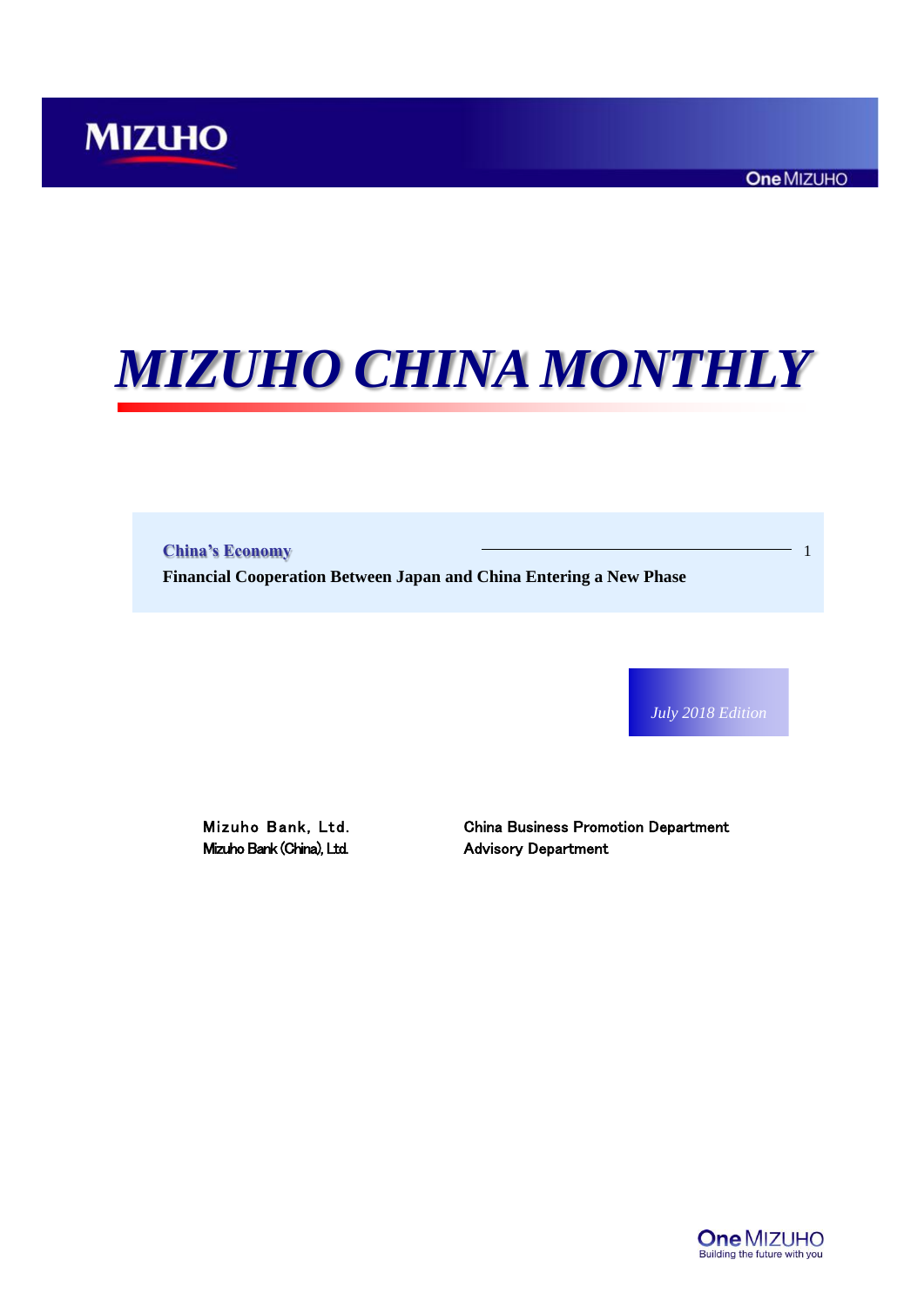## **- Executive Summary -**

#### **China's Economy Financial Cooperation Between Japan and China Entering a New Phase**

On May 9, Chinese Premier Li Keqiang visited Japan and a Japan-China summit dialogue was held. In the statement after the dialogue, a positive agenda was revealed reflecting improving relations between Japan and China, such as in the RQFII program allocation of CNY 200 billion to Japan. This article will introduce the contents of the agenda and exame its impact on financial business in Japan.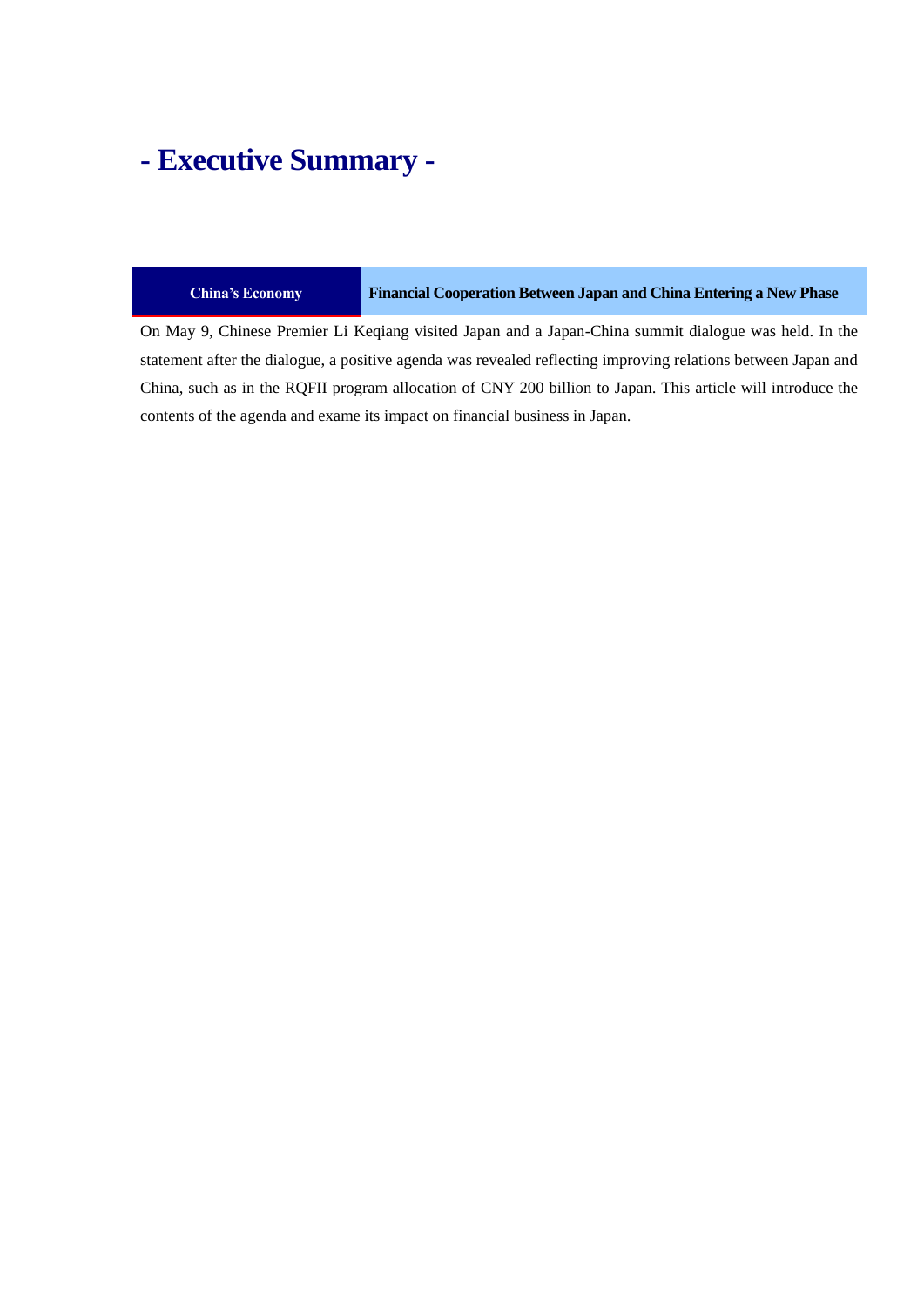

-

### **Financial Cooperation Between Japan and China Entering a New Phase<sup>1</sup>**

**Ken Muramatsu Global Strategy Department, Mizuho Securities Co., Ltd.**

**ken.muramatsu@mizuho-sc.com**

On May 9, 2018, China's Premier Li Keqiang came to Japan for a Japan-China summit dialogue with Japan's Prime Minister Shinzo Abe. Even though it is difficult to say that the relationship between Japan and China has been very good since 2012, this summit dialogue made it clear that the two countries are keen on prioritizing the alliance between Japan and China mainly in the economic sector, having seen the "America First" policy of U.S. President Donald Trump. This article will introduce the agreement reached at the above summit dialogue regarding the financial sector and investigate the impact of such agreement on financial business in Japan.

#### **1. Financial cooperation between Japan and China**

First, let's discuss the past situation. In December 2011, then-Prime Minister of Japan Yoshihiko Noda and then-Premier of China Wen Jiabao agreed on "Japan-China financial cooperation" at a summit dialogue between the two countries. Such "Japan-China financial cooperation" was defined to "promote financial transactions between the two countries by strengthening mutual cooperation in the financial markets in both countries in order to support the growing economic and financial relationship between Japan and China." This cooperation is thus considered to be a contributing factor for the stability of the financial system in East Asia, which is profoundly related to the international financial system, as well as to the Japanese economy, in particular.

The contents of the financial cooperation between Japan and China agreed to in 2011 include: (1) promotion of the use of the Japanese yen and the Chinese yuan in cross-border transactions between the two countries, (2) support for the development of a direct exchange market between the Japanese yen and the Chinese yuan, (3) support for the healthy growth of the Japanese yen-denominated and Chinese yuan-denominated bond markets, and (4) recommendation of the development of Japanese yen-denominated and Chinese yuan-denominated financial products and services in foreign markets led by the private sector. It was also agreed to establish a joint working group. In addition, there were specific goals stated in the agenda, such as: cross-holdings of government bonds between Japan and China,<sup>2</sup> issuance of panda bonds by the Japan Bank for International Cooperation, establishment of a Renminbi clearing bank in the Tokyo market, and the allocation of RQFII investment. The agreement aimed at an alliance in a wide range of fields related to financial markets, such as trade, foreign exchange, bond markets, and various financial products and services. It can thus be said that this agreement was an important initiative also from the point of view of financial and capital market business. It should also be mentioned that this agreement was an innovative initiative at that time regarding Japanese cooperation with China in the financial sector. For example, a direct exchange market was established for the first time between the Japanese yen and the Chinese yuan, and similar frameworks later spread to other countries in the world.

<sup>&</sup>lt;sup>2</sup> Currently, the Chinese government holds Japanese government bonds, but the Japanese government does not hold Chinese government bonds.



<sup>&</sup>lt;sup>1</sup> For details about the system regarding investment in the bond market in Mainland China and about the history of deregulation, please refer to Mizuho Financial Group's *Chinese Bond Trading Business*(2017) published by Kinzai Institute for Financial Affairs, Inc.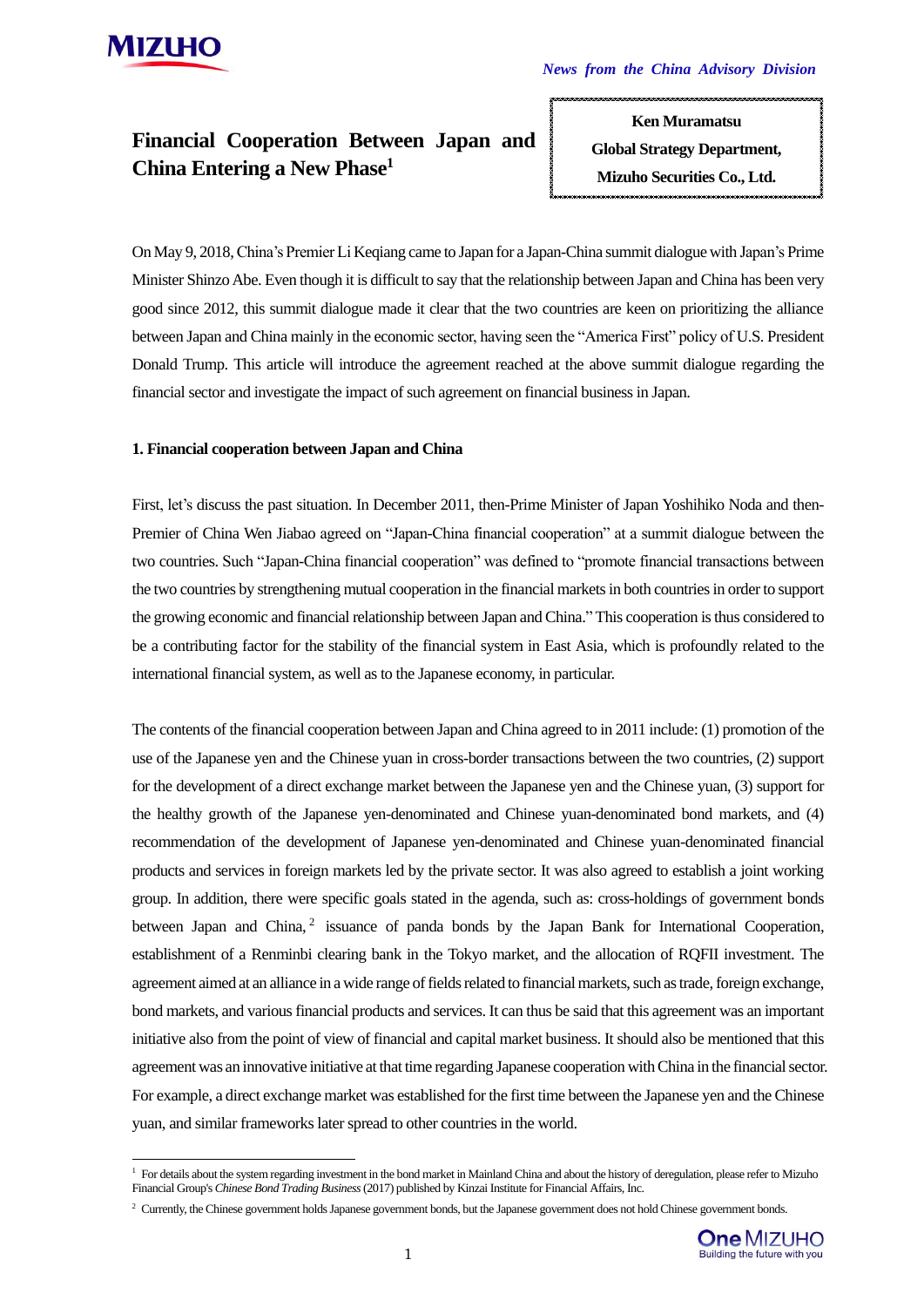

On the other hand, this financial cooperation between Japan and China did not see any remarkable development thereafter due to a change in the relationship between Japan and China, while many financial business initiatives are starting in many places around the world making use of the Chinese yuan, along with the internationalization of the Chinese yuan.

#### **2. Japan-China summit dialogue: Regarding handling as related to the financial sector**

Under such circumstances, during the APEC summit meeting held in 2014, Chinese President Xi Jinping and Japanese Prime Minister Shinzo Abe were able to hold a summit dialogue, while in the U.S., the new government under U.S. President Trump was being established, gradually raising the motivation to revise the alliance between Japan and China once again in both countries. In 2015, MUFG Bank (then The Bank of Tokyo-Mitsubishi UFJ, Ltd.) and Mizuho Bank issued bonds denominated in the Chinese yuanin the Tokyo market (Fujiyama bonds). Furthermore, in December 2017, the Ministry of Finance of China and the Financial Services Agency of Japan issued an "exchange of letters on cooperation in the area of audit oversight with the Ministry of Finance of the People's Republic of China." Consequently, in January this year, Mizuho Bank and MUFG Bank issued Panda bonds. There were thus a series of events symbolizing the developing relationship between Japan and China. Reflecting such a softening tension between the two countries, three positive goals as listed below were adopted in the agenda as an outcome of the Japan-China summit dialogue held this time.

Fig. 1:Agreement regarding the financial cooperation between Japan and China at the Japan-China summit

dialogue

- 1. China will give Japan an allocation of the RQFII (Renminbi Qualified Foreign Institutional Investor) program worth CNY 200 billion (approximately JPY 3.4 trillion).
- 2. Both Japan and China will complete necessary work for the establishment of a Renminbi clearing bank and the conclusion of the Japanese yen-Chinese yuan currency swap agreement.
- 3. China will give Japanese financial institutions a bond transaction license at an early timing while efficiently

Source: Ministry of Finance

#### **3. Evaluation of the matters agreed to this time and their impact on financial business**

Subsequently, let's evaluate the matters agreed to this time, along with their impact on financial business.

#### (1) RQFII program

First of all, let's discuss the RQFII (Renminbi Qualified Foreign Institutional Investor) program. This program refers to a system in which each country and each investor receives an allocation for investment in the Chinese

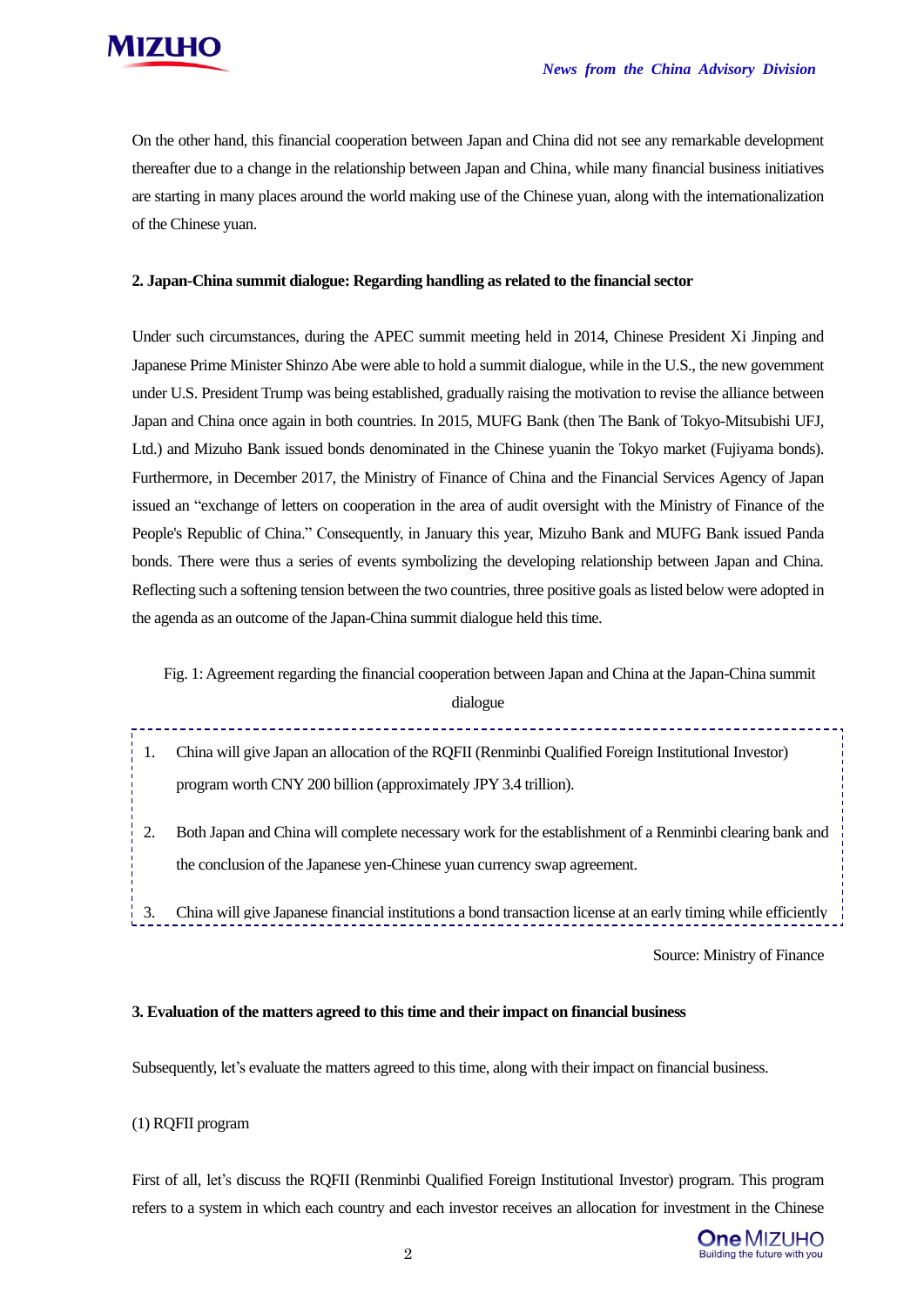

#### *News from the China Advisory Division*

capital market so that they can invest in Chinese yuan in said market. Previously, a QFII (Qualified Foreign Institutional Investor) system was used, in which investment was, in principle, limited to the U.S. dollar. However, as a result of the fact that the offshore Renminbi market expanded along with the internationalization of the Chinese yuan, the RQFII program was given to Hong Kong in 2011 to make it possible to invest in Mainland China using offshore Chinese yuan. Thereafter, the RQFII program was also provided to Taiwan and Singapore, which both have strong economic ties to China. After the visit of President Xi Jinping to Europe in 2014, the RQFII system was also expanded to various countries in Europe such as France and Germany, followed by provision to various countries and regions around the world.

| Target country or region | Allocation | Amount (RMB billion) |
|--------------------------|------------|----------------------|
| Hong Kong                | Dec. 2011  | 500                  |
| Taiwan                   | Jul. 2013  | 100                  |
| Singapore                | Jul. 2013  | 100                  |
| U.K.                     | Jul. 2013  | 80                   |
| France                   | Jun. 2014  | 80                   |
| South Korea              | Jul. 2014  | 120                  |
| Germany                  | Jul. 2014  | 80                   |
| Qatar                    | Nov. 2014  | 30                   |
| Canada                   | Nov. 2014  | 50                   |
| Australia                | Nov. 2014  | 50                   |
| Switzerland              | Jan. 2015  | 50                   |
| Luxembourg               | Apr. 2015  | 50                   |
| Chile                    | May 2015   | 50                   |
| Hungary                  | Jun. 2015  | 50                   |
| Malaysia                 | Nov. 2015  | 50                   |
| Thailand                 | Dec. 2015  | 50                   |
| <b>UAE</b>               | Dec. 2015  | 50                   |
| U.S.                     | Jun. 2016  | 250                  |
| Ireland                  | Dec. 2016  | 50                   |
| <b>Japan</b>             | May. 2018  | 200                  |

Source: Compiled by the author

The allocation of the RQFII program to the U.S. and Japan did not happen for a while due to diplomatic issues. However, with regard to the U.S., at the U.S.-China Strategic and Economic Dialogue held in 2016, the allocation of the RQFII program was agreed on. With regard to Japan, as was mentioned above, the allocation of the RQFII program was agreed at the Japan-China summit dialogue held this time.

The scale of allocation to Japan, CNY 200 billion, is the third largest in the world after Hong Kong and the U.S., which symbolizes the improving relationship between Japan and China. It is a great diplomatic achievement. On the other hand, while there was no RQFII allocation to Japan, the Shanghai-Hong Kong, Shenzhen-Hong Kong Stock Connect was established for the stock market, and the Bond Connect was also introduced last year for the bond market. Compared to 2012, the necessity for the RQFII program has thus been diminished, and therefore the allocation of the RQFII program to Japan is not necessarily expected to impact financial business. In the times ahead, investors operation based on index such as pension funds are likely to use the allocated RQFII program based on the fact that Chinese A-shares have been included in the MSCI Emerging Markets Index.

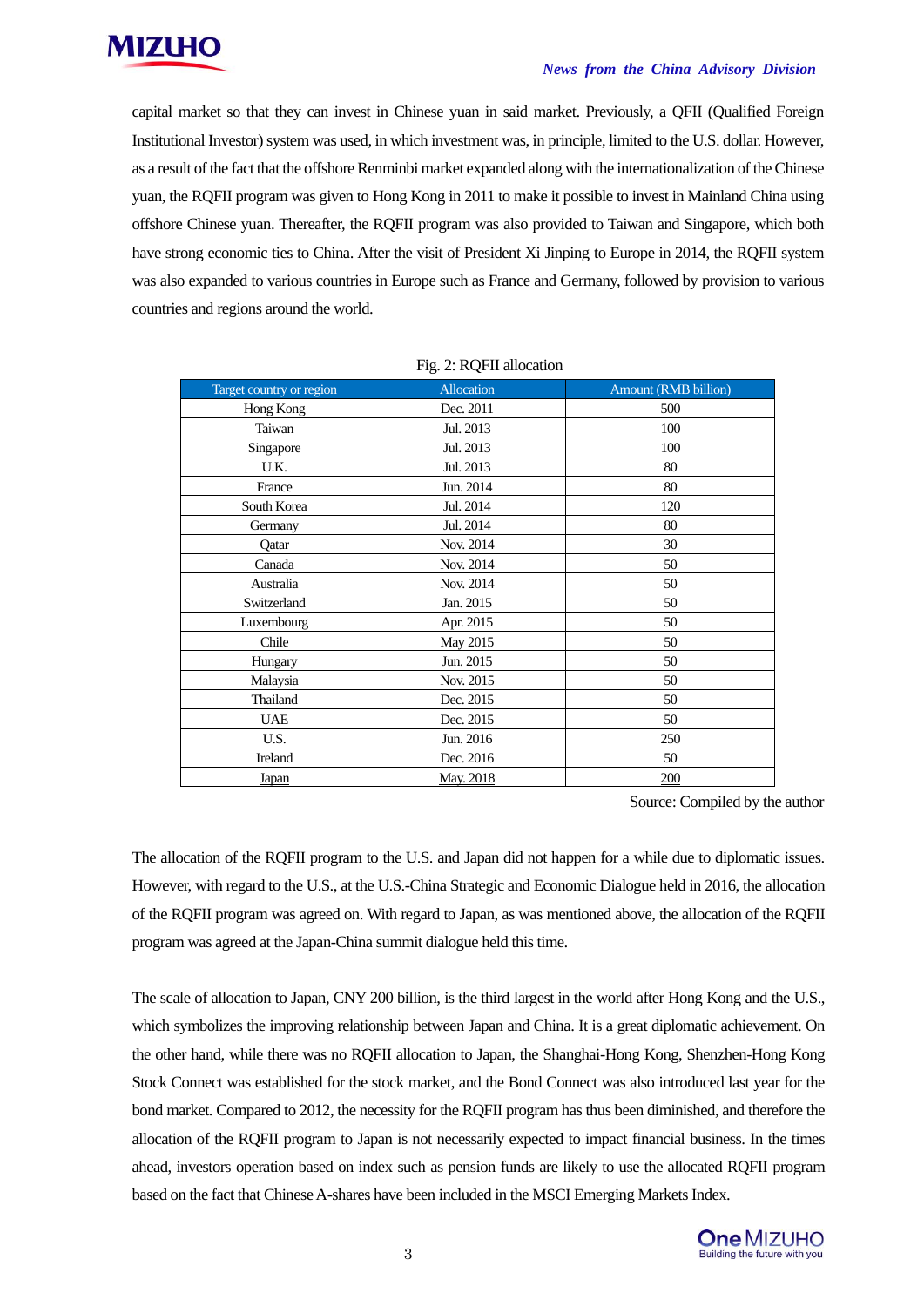

 $\overline{\phantom{a}}$ 

(2) Renminbi clearing bank and currency swaps

A Renminbi clearing bank is in charge of the general management of the Chinese yuan in the offshore market. As Chinese yuan transactions will be centralized, the efficiency of settlement and the safety level of transactions are expected to be enhanced. As is the case with the RQFII program, branches of major Chinese banks in many places around the world have been nominated as Renminbi clearing banks by the People's Bank of China (PBOC) and have been carrying out the designated operations.

Even though no specific plan was announced this time, there have been efforts to establish a Renminbi clearing bank in the Tokyo market, such as in the cooperative alliance between Bank of China and Japan Exchange Group. It is thus expected that a Renminbi clearing bank in the Tokyo market will be nominated at some point.

It should also be mentioned that one of the expected roles to be played by a Renminbi clearing bank is to supply liquidity when the amount of Chinese yuan becomes low in the Tokyo market. However, the activities to supply liquidity have not been unified among Renminbi clearing banks around the world, and given that there is usually a low amount of Chinese yuan in the Tokyo market, this role may not have significant impact.

On the other hand, the PBOC established the CIPS (RMB Cross-Border Interbank Payment System) in 2015, developing an infrastructure for cross-border Chinese yuan settlement. The CIPS is the Chinese equivalent of a CLS bank.<sup>3</sup> It is therefore important to keep in mind that, in the future, the majority of cross-border Chinese yuan transactions are likely to be carried out through the CIPS.

A currency swap is a type of safety net between governments to prepare for situations such as currency crisis. It is therefore not expected to impact business in the private sector.

(3) Encouragement for Japanese financial institutions to engage in business involving Chinese securities

Recently, the Chinese monetary authorities announced significant deregulation regarding foreign securities companies entering China in terms of ratio of ownership and scope of business, etc. Previously, securities companies could only make minor investment, while there have already been local banks 100% financed by foreign banks. However, by 2020, it is expected that there will be securities companies 100% financed by foreign companies. In the Chinese financial system, universal banking is used for operations related to bonds, and securities companies therefore carry out their business mainly in the stock market. After the confusion in 2015, the stock market in China has needed further structural reforms. However, there is no doubt that there is great potential and various dynamics at play that can lead to many opportunities for new business.

Furthermore, under the financial system discussed above, in China, bonds are received and traded in the circulation

<sup>&</sup>lt;sup>3</sup> This is a bank established in New York mostly owned by major private banks from around the world in order to cut foreign exchange settlement risks. It deals with continuous linked settlement.